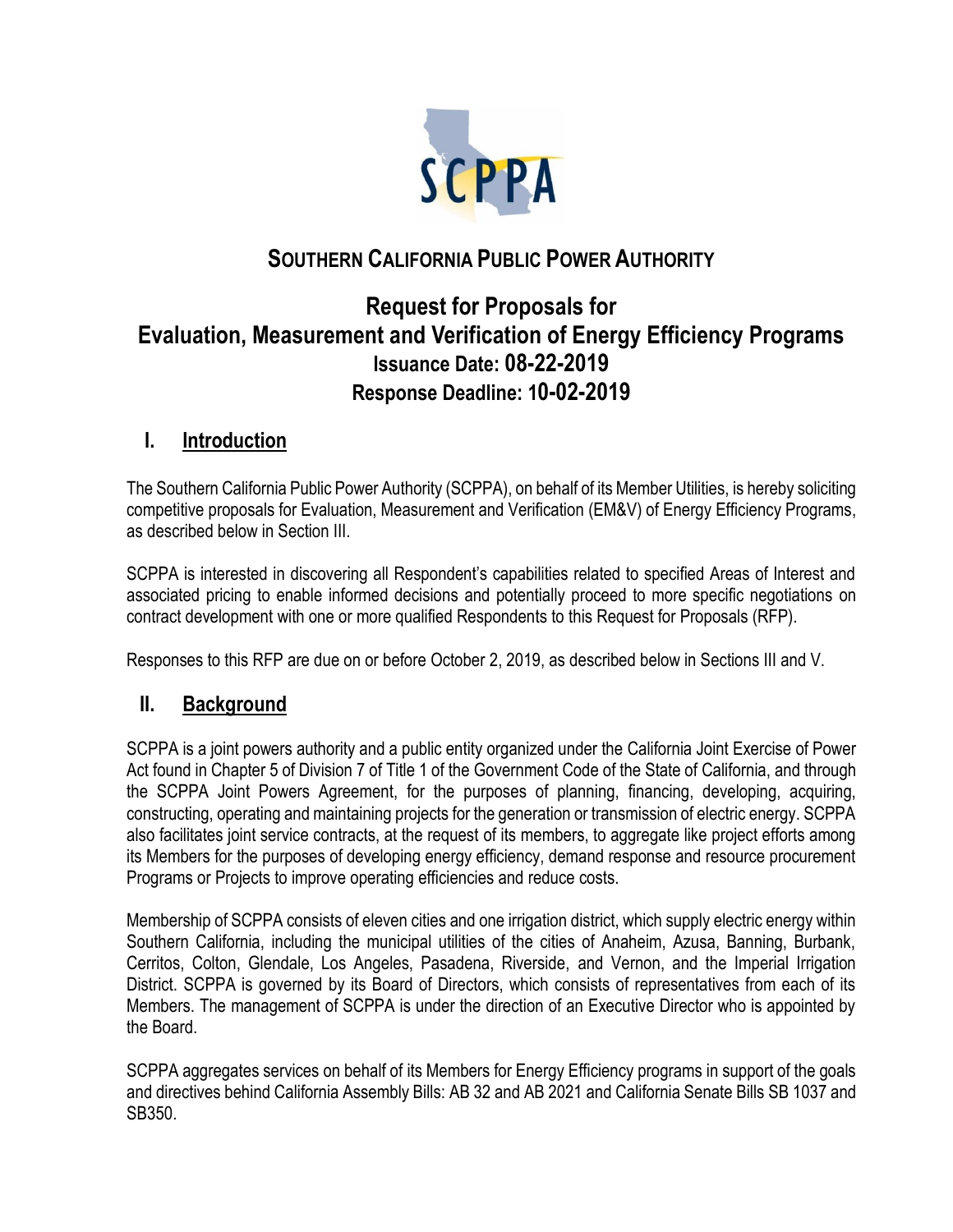Any service contract subsequently entered into by SCPPA pursuant to this RFP would be utilized directly by the interested Members, and separately from one another, to serve the respective utility's customers' needs. The service and work products would be ordered and approved directly by SCPPA and/or the applicable Member(s) and the billing would be administered through SCPPA.

## **III. Areas of Interest**

Certain SCPPA Members, including the Los Angeles Department of Water and Power (LADWP), have expressed interest in acquiring technical services from qualified firms to assist in performing evaluation, measurement and verification (EM&V) studies of Energy Efficiency Measures (EEMs) provided as part of various energy efficiency programs (EEPs) for participating customers.

The goal of the project is to verify the electric energy savings estimated by Members due to installation of the EEMs as well as evaluating the EEPs for participation and market penetration.

SCPPA has issued this Request for Proposal (RFP) to develop a list of qualified firms capable of providing one or more the Services potentially for all Members.

However, recognizing that the specific requirement(s) and operational needs may differ among the various Members, SCPPA is presenting for potential Respondents' consideration, review and bidding is the specific information, requirements and other service needs for EM&V of LADWP's program(s). This information is presented as Attachment A – *Specific Information and Requirements of the Member Utility*.

All proposals must conform to and meet the objectives outlined therein.

Per Exhibit 1 of Appendix B (for Attachment A), all respondents are required to complete and augment the Microsoft Project file (.mpp).

## **RFP Timeline / Schedule\***

| <b>SCPPA RFP for EM&amp;V of EEPs Selection Process</b> |                                               |
|---------------------------------------------------------|-----------------------------------------------|
| <b>Schedule of Requirements</b>                         | <b>Target Date(s)</b>                         |
| <b>Issue RFP</b>                                        | Thursday, August 22, 2019                     |
| Bidder's Conference                                     | Wednesday, September 11, 2019                 |
| Questions Due (only accepted from Conference attendees) | Thursday, September 12 - Friday, September 20 |
| Responses Due                                           | Wednesday, October 2, 2019                    |
| Review of Responses                                     | October 2019                                  |
| Interviews (if necessary)                               | November 2019                                 |
| Selection of Respondent(s)                              | December 2019                                 |

**\***Timeline/Schedule is subject to change at sole discretion of SCPPA.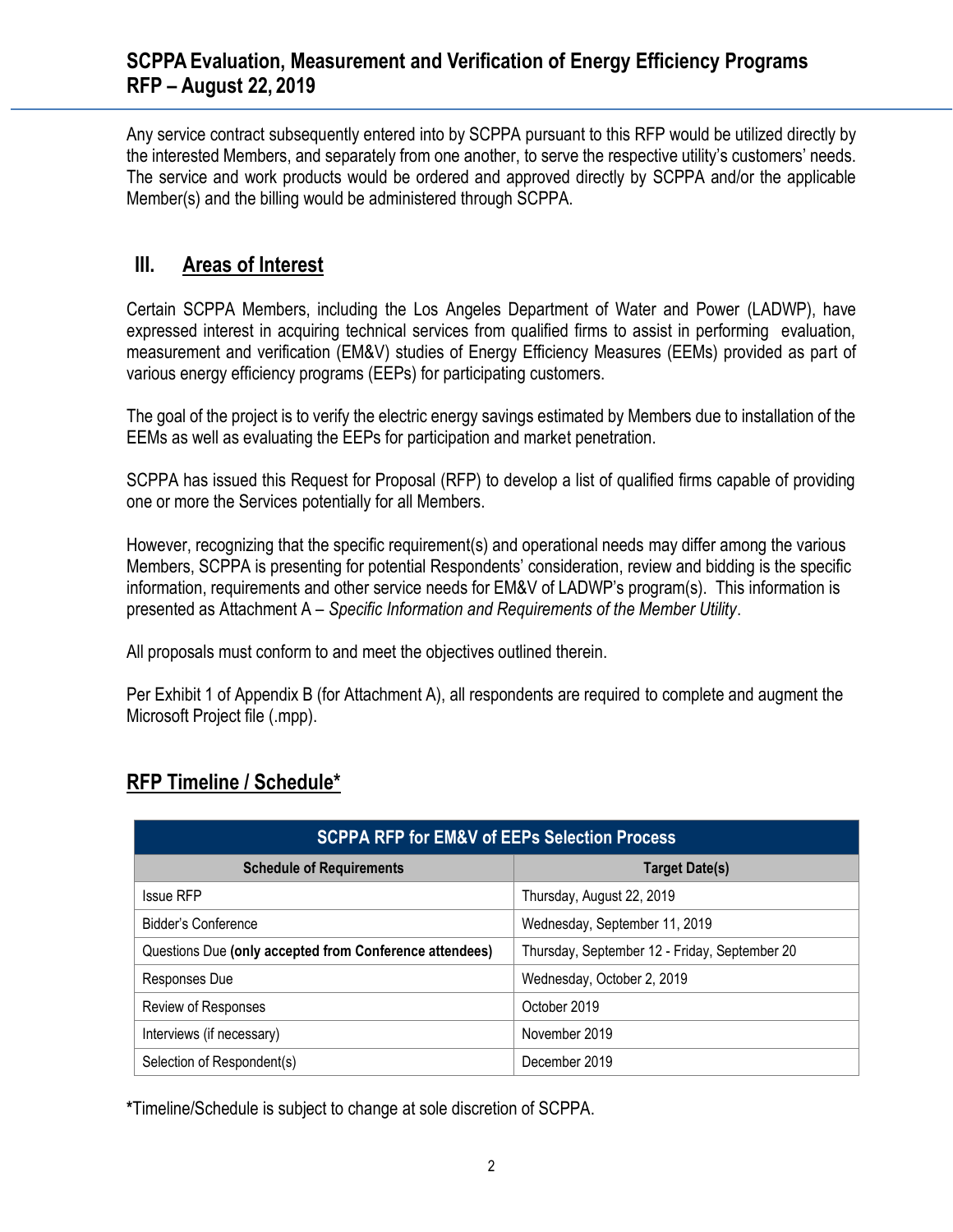## **IV. Proposal Submission Required Elements**

#### **1. Transmittal Letter Content:**

- a. A brief statement of the Respondent's understanding of the work to be done and commitment to perform the work as scheduled, including:
	- i) statement of work specifications; and
	- ii) reference to any proposed contractual terms and conditions required by the Respondent; and
	- iii) a summary of exceptions taken to the RFP requirements; and
	- iv) any and all expectations from SCPPA including, but not limited to: requirements definitions, strategy refinement, and staffing requirements to support the proposed project or program implementation.
- b. An officer authorized to bind must sign the proposal on behalf of the Respondent and must include the following declarations on the transmittal letter:

"This proposal is genuine, and not sham or collusive, nor made in the interest or in behalf of any person not herein named; the Respondent has not directly or indirectly induced or solicited any other Respondent to put in a sham bid, or any other person, firm or corporation to refrain from submitting a proposal; and the Respondent has not in any manner sought by collusion to secure for themselves an advantage over any other Respondent."

- **2. Respondent Information**: Provide legal name of Company or Individual, physical street address, the name(s) and title(s) of the individual(s) authorized to represent the Respondent, including telephone number(s) and email address(es).
- **3. Proposal:** Proposals must include a description of the proposed project or program, how it meets (or does not meet) each of the objectives of this RFP, and a detailed description addressing all of the Areas of Interest. Respondents may also include additional services, products, tasks, task elements and/or functions that may not be part of or included in the RFP, but are deemed by the Respondent to be pertinent and potentially valuable to SCPPA or its Members. SCPPA will have full discretionary authority to consider, accept and/or reject without cause such supplemental information that is not directly requested, included in or made part of the RFP.
- **4. Fees:** Pricing in all Proposals should be made based on good faith estimates of the requirements defined in this RFP. Please include all necessary details of specific examples or estimates of the fees, labor rates and service charges. Describe how the fees, rates or charges will be determined. Respondents shall also be prepared to provide a breakdown of the applicable overheads and fringe benefit costs that are part of any labor rates and other direct costs associated with the services to be performed.
- **5. Experience:** Respondent shall clearly identify project participants and management team, including:
	- a. Describe your firm's experience as may be applicable to this RFP, your organizational structure, management qualifications, and other contract related qualifications, including number of years firm has been in business.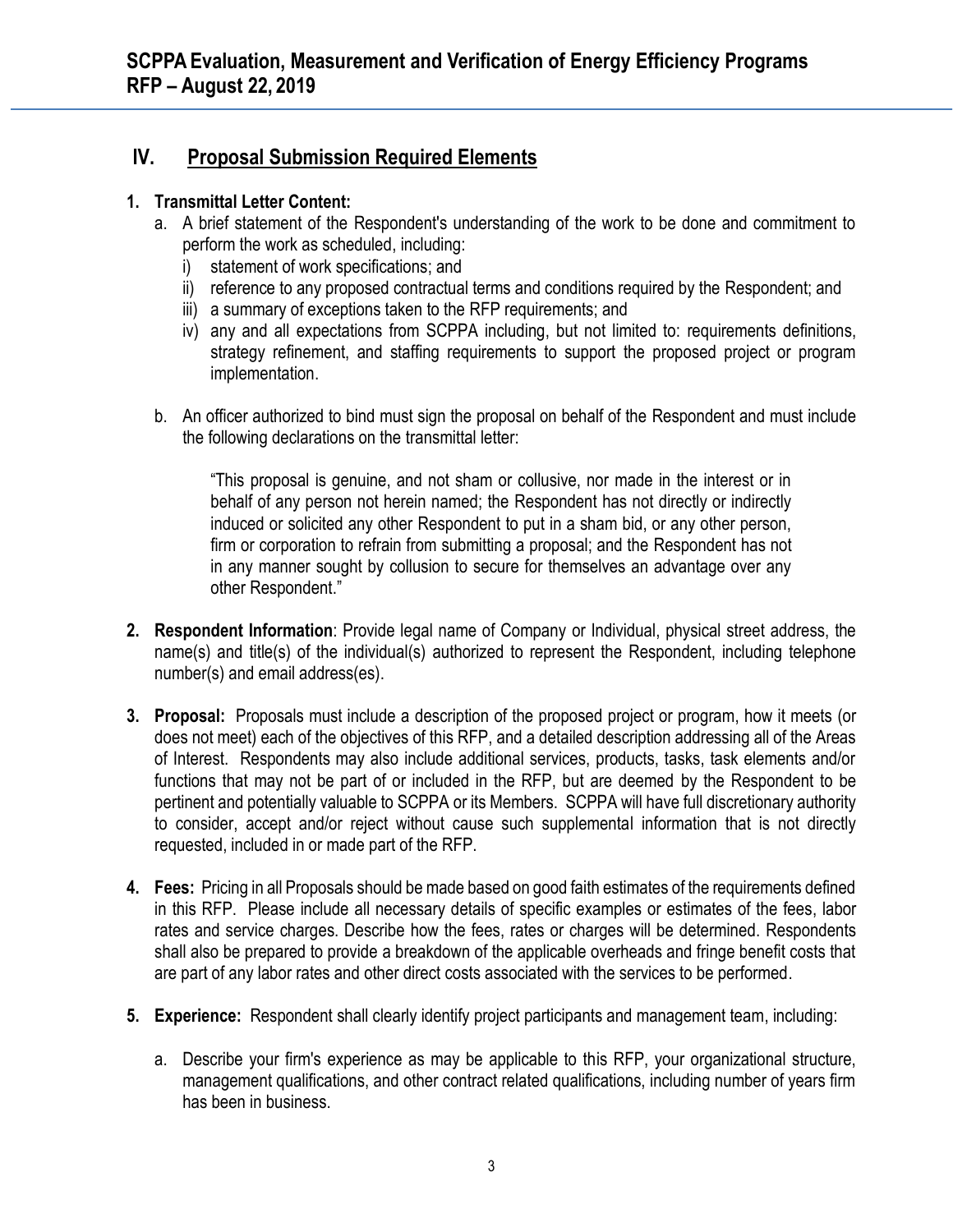- b. Specify key employees and describe their qualifications, experience and duties related to this RFP, including the office location(s) where work will be performed, in addition to the physical street address referenced above.
- c. Provide a commitment statement for the retention and use of key employees as proposed, their availability to initiate and sustain the proposal, as well as planned supplemental employees if key personnel are not available to assure project delivery.
- d. State whether Respondent will use subcontractors to perform services pursuant to the contract. Should the use of subcontractors be offered, the Respondent shall provide the same assurances of competence for the subcontractor, plus the demonstrated ability to manage and supervise the subcontracted work. Subcontractors shall not be allowed to further subcontract with others for work. The provisions of any contract resulting from this RFP shall apply to all subcontractors in the same manner as to the Respondent.
- e. Respondent shall indicate any and all pending litigation that could affect the viability of Respondent's proposal, continuance of existing contracts, operation or financial stability.

#### **6. References:**

- a. Describe whether the Respondent has, within the last five (5) years, rendered any service to SCPPA or to any of SCPPA's Members, either as a contractor or subcontractor, either under the current Respondent's name or any other name or organization. If so, please provide details (status as prime or subcontractor, brief description of the contract, contract start and end date, the contract administrator name, and total actual contract expenditures).
- b. If the Respondent has not rendered any service within the last five (5) years to SCPPA or to any of SCPPA's Members, then please provide references over that period with the details described above including the counterparty for which services were provided.
- c. Identify existing related or relevant projects or programs which Respondent developed and/or operates that would demonstrate Respondent's capabilities in this area.
- d. Describe relevant program development and implementation experience, approach, and provide a list of references for similar projects completed.
- e. See Scope of Work for additional proposal requirements.

## **V. Proposal Submission Delivery Requirements**

An initial Respondents' conference for interested parties and potential Respondents to ask questions related to this RFP will be held on Wednesday, September 11, 2019 at 10:00 AM at 1160 Nicole Court, Glendora CA 91740.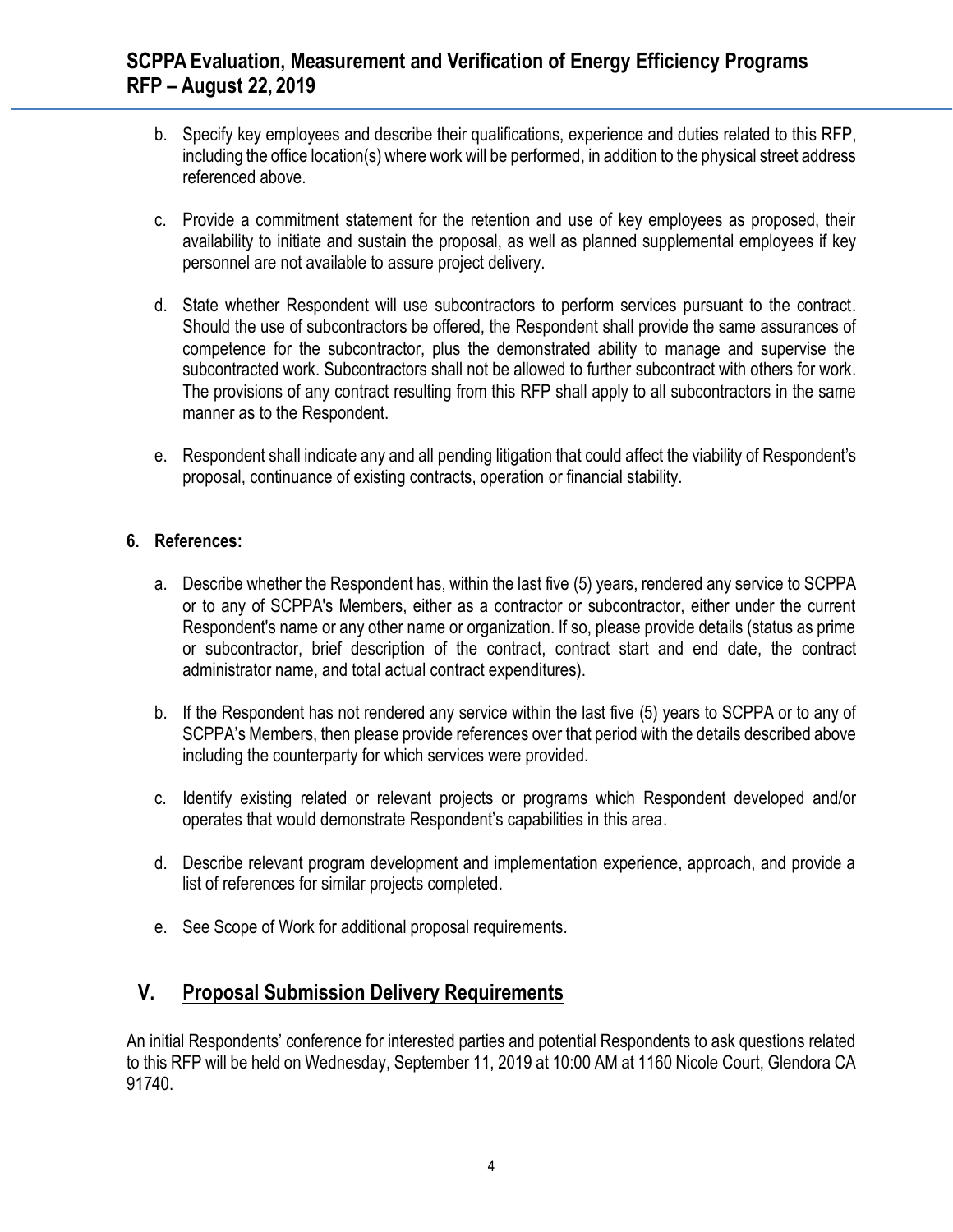Questions on this RFP will be accepted from pre-bid conference attendees beginning Thursday, September 12 until 4:00PM (PDT) on Friday, September 20, 2019. All clarification questions should be submitted electronically via email to: [EMVRFP@scppa.org,](mailto:EMVRFP@scppa.org) referencing EM&V RFP in the subject line.

Answers to questions that SCPPA, at its sole determination and discretion, deems to be substantive or that would place the inquisitor at a distinct and unfair advantage to other potential Respondents will be posted on SCPPA's website at <http://www.scppa.org/page/RFPs-Programs> as soon as a practicable after the date received, but no later than September 25, 2019. It is the responsibility of potential Respondents to review this website for any and all postings.

One (1) electronic copy of your response and any supporting documentation must be delivered via email no later than 4:00 PM PDT on Wednesday, October 2, 2019 to [EMVRFP@scppa.org.](mailto:EMVRFP@scppa.org)

Additionally, one (1) hard copy of your submittal may be, but is not required to be, submitted no later than the time and date referenced above, to:

> Southern California Public Power Authority Evaluation, Measurement and Verification RFP Attention: Bryan Cope 1160 Nicole Court Glendora, California 91740

No contact should be made with the Board of Directors, committees or working group representatives, or SCPPA Members concerning this RFP.

All information received by SCPPA in response to this RFP is subject to the California Public Records Act and may be subject to the California Brown Act and all submissions may be subject to review in the event of an audit.

### **VI. Terms and Conditions**

- 1. SCPPA reserves the right to cancel this RFP at any time, reject any and all proposals and to waive irregularities.
- 2. SCPPA shall determine at its sole discretion the value of any and/or all proposals including price and non-price attributes.
- 3. Proposals may be sub-divided or combined with other proposals, at SCPPA's sole discretion.
- 4. SCPPA shall perform an initial screening evaluation to identify and eliminate any proposals that are, for example, not responsive to the RFP, do not meet the minimum requirements set forth in the RFP, are not economically competitive with other proposals, or are submitted by Respondents that lack appropriate creditworthiness, sufficient financial resources, or qualifications to provide dependable and reliable services for this RFP.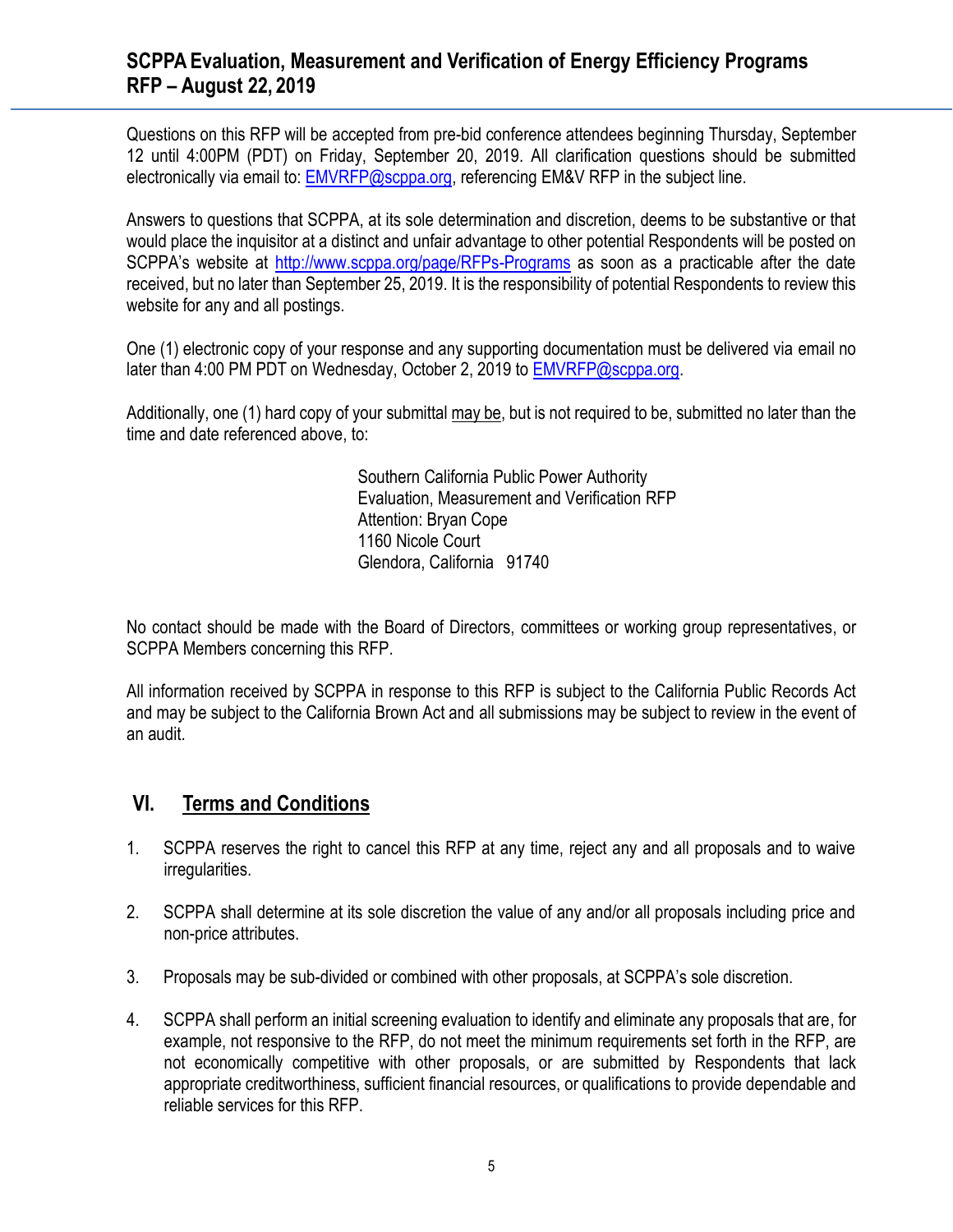- 5. SCPPA reserves the right to submit follow up questions or inquiries to request clarification of information submitted and to request additional information from any one or more of the Respondents.
- 6. SCPPA reserves the right, without qualification and in its sole discretion, to accept or reject any or all proposals for any reason without explanation to the Respondent, or to make any award to that Respondent, who, in the opinion of SCPPA, will provide the most value to SCPPA and its Members.
- 7. SCPPA may decline to enter into any potential engagement agreement or contract with any Respondent, terminate negotiations with any Respondent, or to abandon the request for proposal process in its entirety.
- 8. SCPPA reserves the right to make an award, at its sole discretion, irrespective of price or technical ability, if SCPPA determines that to do so would result in the greatest value to SCPPA and its Members.
- 9. Those Respondents who submit proposals agree to do so without legal recourse against SCPPA, its Members, their directors, officers, employees and agents for rejection of their proposal(s) or for failure to execute or act on their proposal for any reason.
- 10. SCPPA shall not be liable to any Respondent or party in law or equity for any reason whatsoever for any acts or omissions arising out of or in connection with this RFP.
- 11. SCPPA shall not be liable for any costs incurred by any Respondents in preparing any information for submission in connection with this RFP process or any and all costs resulting from responding to this RFP. Any and all such costs whatsoever shall remain the sole responsibility of the Respondent.
- 12. SCPPA may require certain performance assurances from Respondents prior to entering into negotiations for work that may result from this RFP. Such assurances may potentially include a requirement that Respondents provide some form of performance security.
- 13. Prior to contract award, the successful Respondent shall supply a detailed breakdown of the applicable overheads and fringe benefit costs that are part of the labor rates and other direct costs associated with the services to be performed.
- 14. SCPPA Members, either collectively or individually may contact Respondents to discuss or enter into negotiations regarding a proposal. SCPPA is not responsible or liable for individual Members interactions with the Respondent which are not entirely conducted through SCPPA or at SCPPA's option or election to engage the Respondent as defined within the RFP.
- 15. Submission of a Proposal constitutes acknowledgement that the Respondent has read and agrees to be bound by the terms and specifications of this RFP and any addenda subsequently issued by SCPPA.
- 16. Information in this RFP is accurate to the best of SCPPA's and its Members' knowledge but is not guaranteed to be correct. Respondents are expected to complete all of their due diligence activities prior to entering into any final contract negotiations with SCPPA.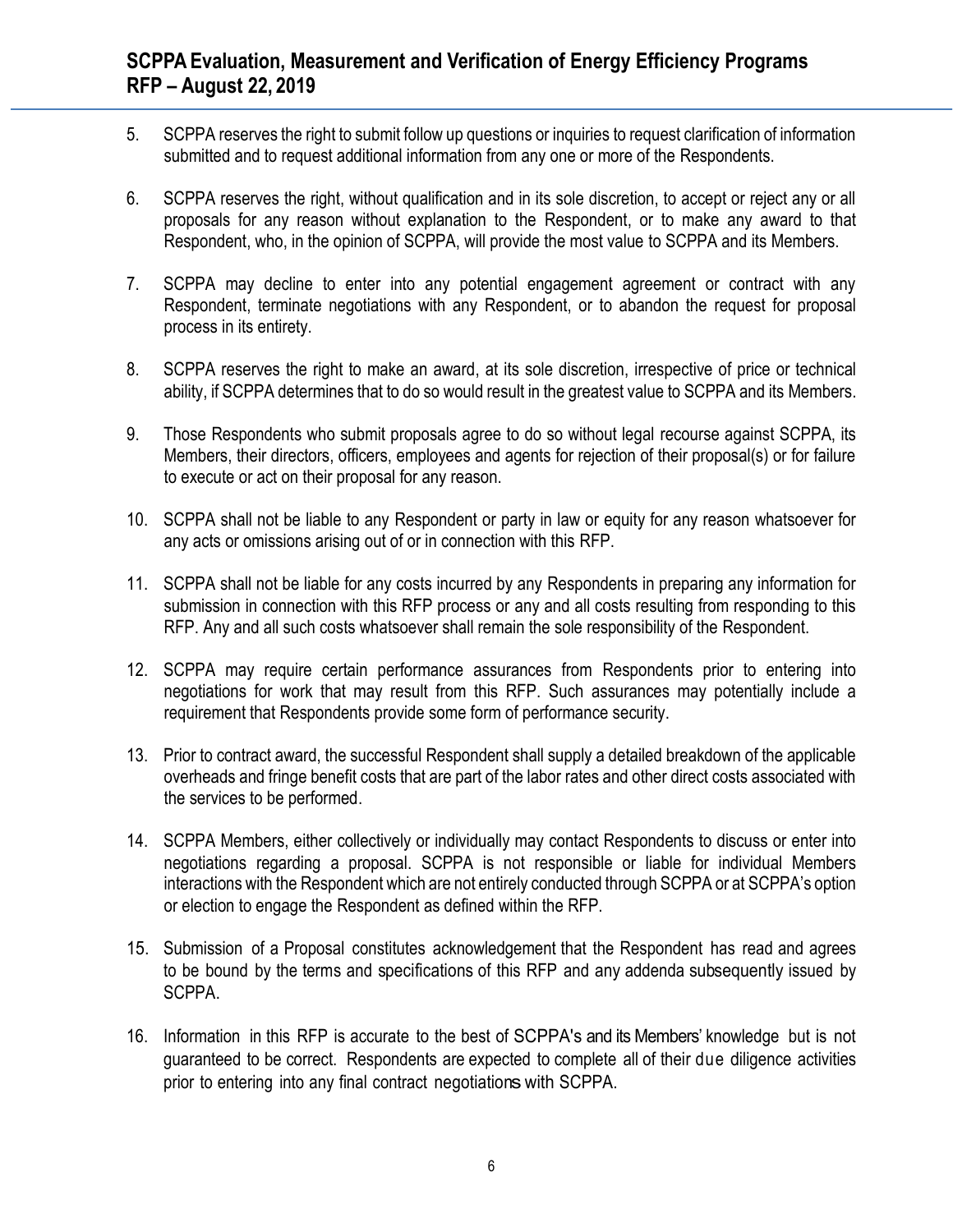17. SCPPA reserves the right to reject any Proposal for any reason without cause. SCPPA reserves the right to enter into relationships with more than one Respondent, can choose not to proceed with any Respondent with respect to one or more categories of services, and can choose to suspend this RFP or to issue a new RFP that would supersede and replace this RFP.

## **VII. Additional Requirements for Proposal**

- **1. Consideration of Responses:** Submitted proposals should be prepared simply and economically, without the inclusion of unnecessary promotional materials. Proposals should be submitted on recycled paper that has a minimum of thirty percent (30%) post-consumer recycled content and duplex copied (double-sided pages) where possible
- **2. Insurance, Licensing, or other Certification:** If selected, the Respondent will be required to maintain sufficient insurance, licenses, or other required certifications for the type of work being performed. SCPPA or its Members may require specific insurance coverage to be established and maintained during the course of work and as a condition of award or continuation of contract.
- **3. Non-Discrimination/Equal Employment Practices/Affirmative Action Plan:** If selected, the Respondent and each of its known subcontractors may be required to complete and file an acceptable Affirmative Action Plan. The Affirmative Action Plan may be set forth in the form required as a business practice by the Department of Water and Power of the City of Los Angeles which is SCPPA's largest Member.
- **4. Living Wage Ordinance:** If selected, the Respondent may be required to comply with the applicable provisions of the City of Los Angles Living Wage Ordinance and the City of Los Angeles Service Contract Workers Retention Ordinance. The Living Wage Ordinance provisions are found in Section 10.36 of the Los Angeles City Administrative Code; and the Service Contract Workers Retention Ordinance are found in Section 10.37 of the Los Angeles Administrative Code (SCWRO/LW0).
- **5. Prevailing Wage Rates:** If selected, the Respondent will be required to conform to prevailing wage rates applicable to the location(s) where any work is being performed. Workers shall be paid not less than prevailing wages pursuant to determinations of the Director of Industrial Relations as applicable in accordance with the California Labor Code. To access the most current information on effective determination rates, Respondent shall contact:

Department of Industrial Relations Division of Labor Statistics and Research PO Box 420603, San Francisco, CA 94142-0603 Division Office Telephone: (415) 703-4780 Prevailing Wage Unit Telephone: (415) 703-4774 Web:<http://www.dir.ca.gov/dlsr/DPreWageDetermination.htm>

**6. Child Support Policy:** If selected, Respondent may be required to comply with the City of Los Angeles Ordinance No. 172401, which requires all contractors and subcontractors performing work to comply with all reporting requirements and wage earning assignments and wage earning assignments relative to court ordered child support.